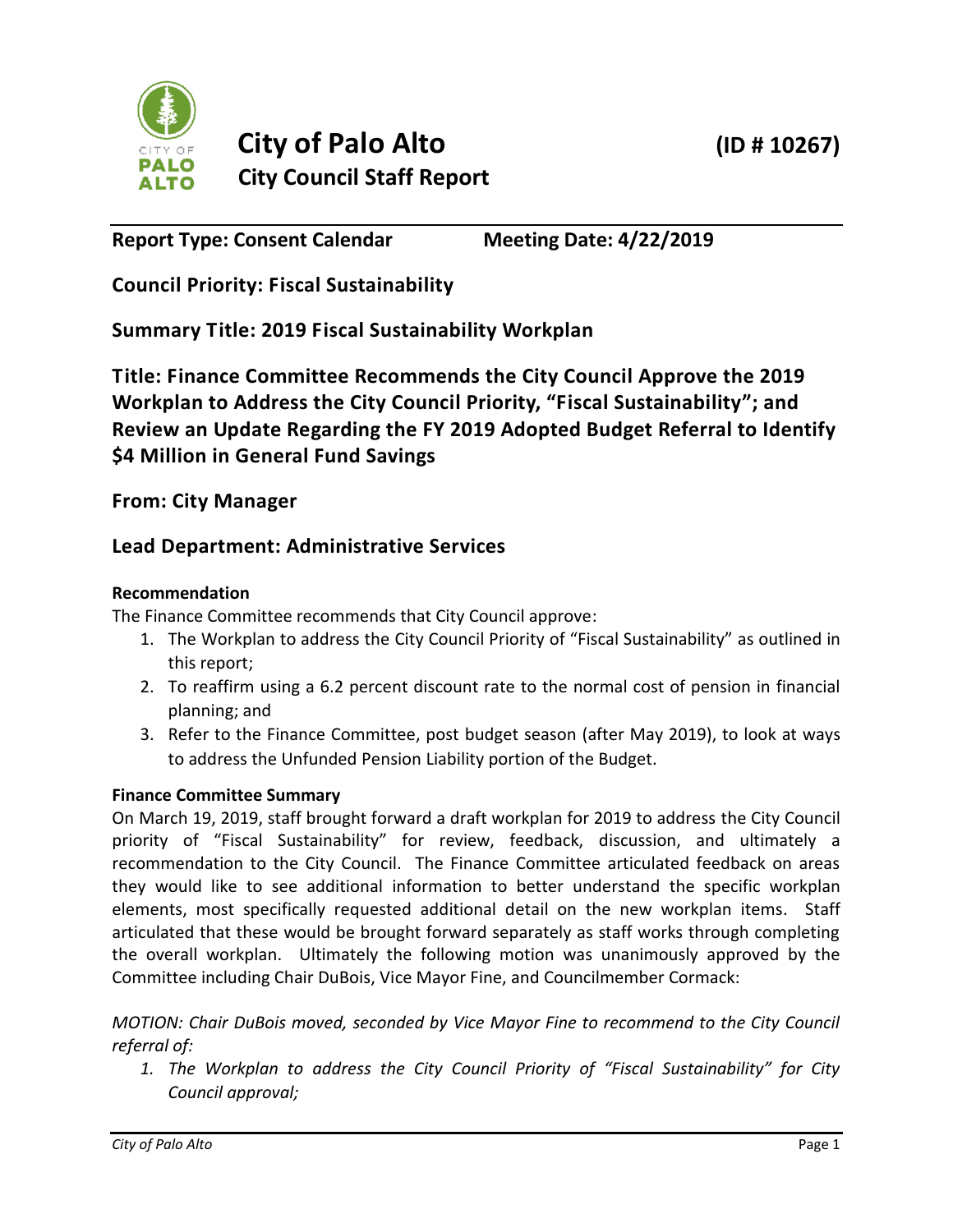- *2. To reaffirm finding a 6.2 percent discount rate; and*
- *3. For the Finance Committee to have authority to look at ways to address the Unfunded Pension Liability portion of the Budget, post Budget Season (after May, 2019)*

The Full Finance Committee materials reviewed on March 19, 2019 can be found in the links below:

City Manager Report #10179:

<http://cityofpaloalto.org/civicax/filebank/documents/69883>

Action Minutes:

<https://cityofpaloalto.org/civicax/filebank/blobdload.aspx?t=69909.34&BlobID=70164> Minutes:

<https://cityofpaloalto.org/civicax/filebank/blobdload.aspx?t=69909.36&BlobID=70165> Presentation (beginning on PDF page 58):

<https://www.cityofpaloalto.org/civicax/filebank/blobdload.aspx?t=45540.74&BlobID=70019>

#### **Background**

As part of the adoption of the Fiscal Year (FY) 2019 Budget, the City Council directed staff to:

*Return to the Finance Committee with a work plan and timeline to discuss the \$4 million in structural reductions in the General Fund and the impacts of the reduction in expenses when the City Council returns from break, including a discussion of optimizing library hours. Also include discussion regarding the implications of closing the pension gap, at a commensurate 50% level to the General Fund, accounting for rising costs in non-general funds, specifically Enterprise and Other Funds.*

Staff developed two plans to address this referral: 1) "immediate action" and 2) "strategic action." Ultimately, the Finance Committee and City Council approved the report and directed staff to complete both workplans. The Finance Committee and City Council completed the immediate action item in December 2018 with the approval of budget adjustments to the FY 2019 budget [\(CMR 9925\)](http://cityofpaloalto.org/civicax/filebank/documents/68153). This action included the approval of an additional \$4 million contribution to the City's IRS section 115 irrevocable pension trust fund. This report provides a brief update on the status of the second longer term plan for strategic action.

Subsequent to this referral and the approval of the plans to address it, the City Council met on February 2, 2019 for their annual retreat. Here the City Council adopted four (4) priorities for calendar year 2019 including "Fiscal Sustainability".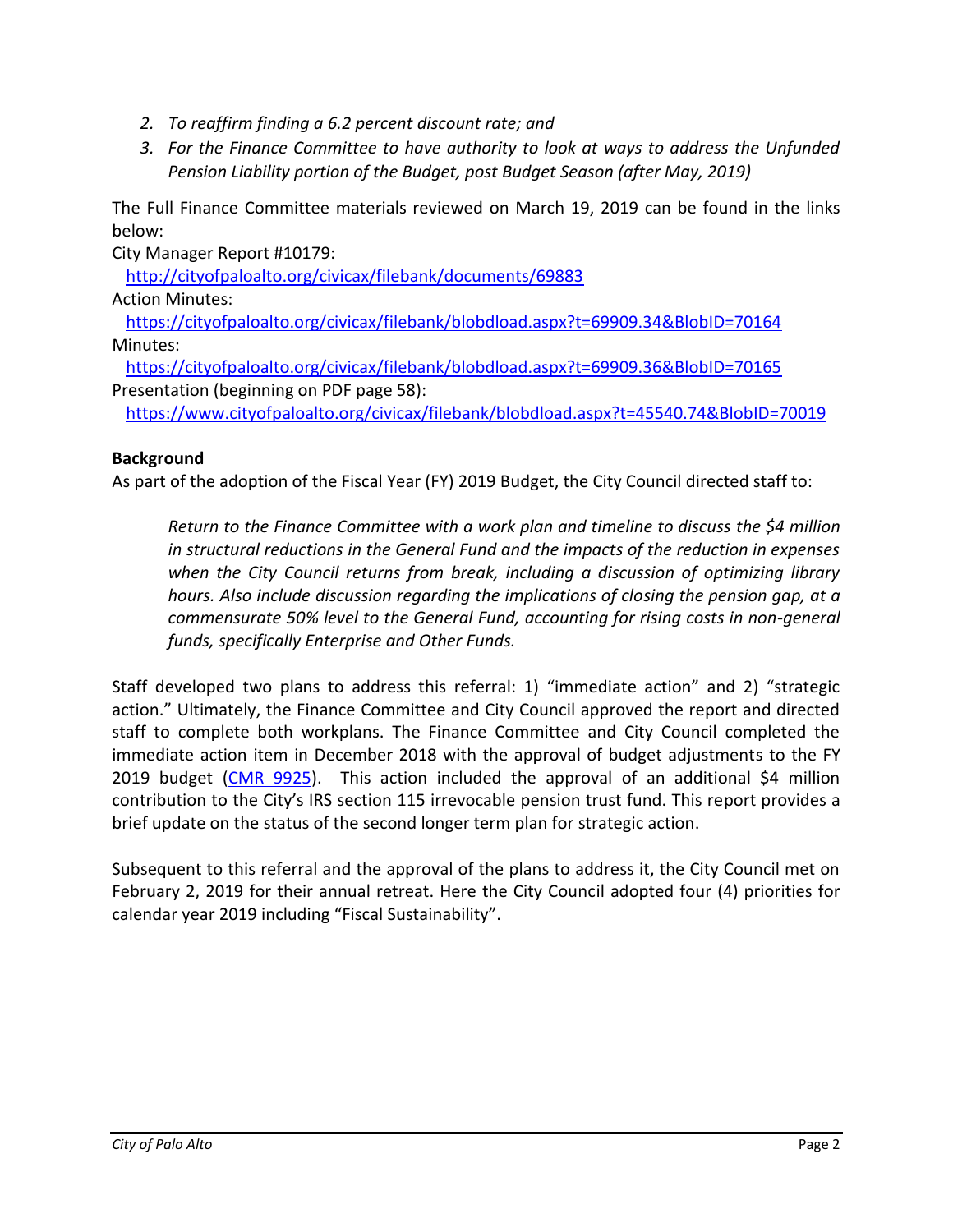#### **Discussion**

For the purpose of developing this workplan, staff has attempted to encapsulate what the Council means by the term fiscal sustainability. "Fiscal Sustainability" is the ability of a government agency to provide ongoing services while maintaining its finances at a credible and serviceable position with a long-term balance of resources and the cost of doing business. In order to accomplish this, governments adopt budgets and implement expense controls, while engaging in continual strategic forecasting of future revenues and liabilities, environmental factors, and socio-economic trends in order to adapt financial planning accordingly.

The goal of this workplan is to continue to make proactive progress towards fiscal sustainability for the City of Palo Alto in order to maintain the quality of life that the City of Palo Alto supports through its services. Engaging the public and fostering discussion on the City's current and projected financial status are elements of this, as is identifying strategies for the City Council to consider. In order to achieve fiscal sustainability, the ecosystem that supports a government agency must be understood and evaluated in totality. The day to day financial management of

the organization is equally as important as the services provided by the City's workforce and the local (and broader) economy that is impacting City revenues and expenditures. It is only by achieving a sound equilibrium balancing our resources, services, and costs, that fiscal sustainability can be achieved. The diagram below depicts this ecosystem:

Staff has identified several initiatives for prioritization because of their propensity to enhance one or more sides of this ecosystem; they may: expand or improve services to the Palo Alto community, increase or leverage resources, or reduce or mitigate costs.



The proposed Fiscal Sustainability Workplan for 2019 organizes these initiatives into three categories: 1) activities previously approved or directed by the City Council and currently resourced, 2) activities approved or directed by the City Council but not yet resourced, and 3) newly proposed or potential activities not yet resourced.

Overall, the workplan represents a variety of initiatives intended to improve the City's fiscal sustainability position. They reflect a range of policy actions, process improvements, and service model shifts that could: reduce costs, mitigate future increases in cost, add resources, or more effectively use existing resources, while maintaining services to the public.

It should be noted, however, that in pursuing this workplan a near term analogy applies. In order for staff to maintain a balanced ecosystem, the completion of activities during 2019 that have not yet been resourced would require a reallocation of resources; most notably a finite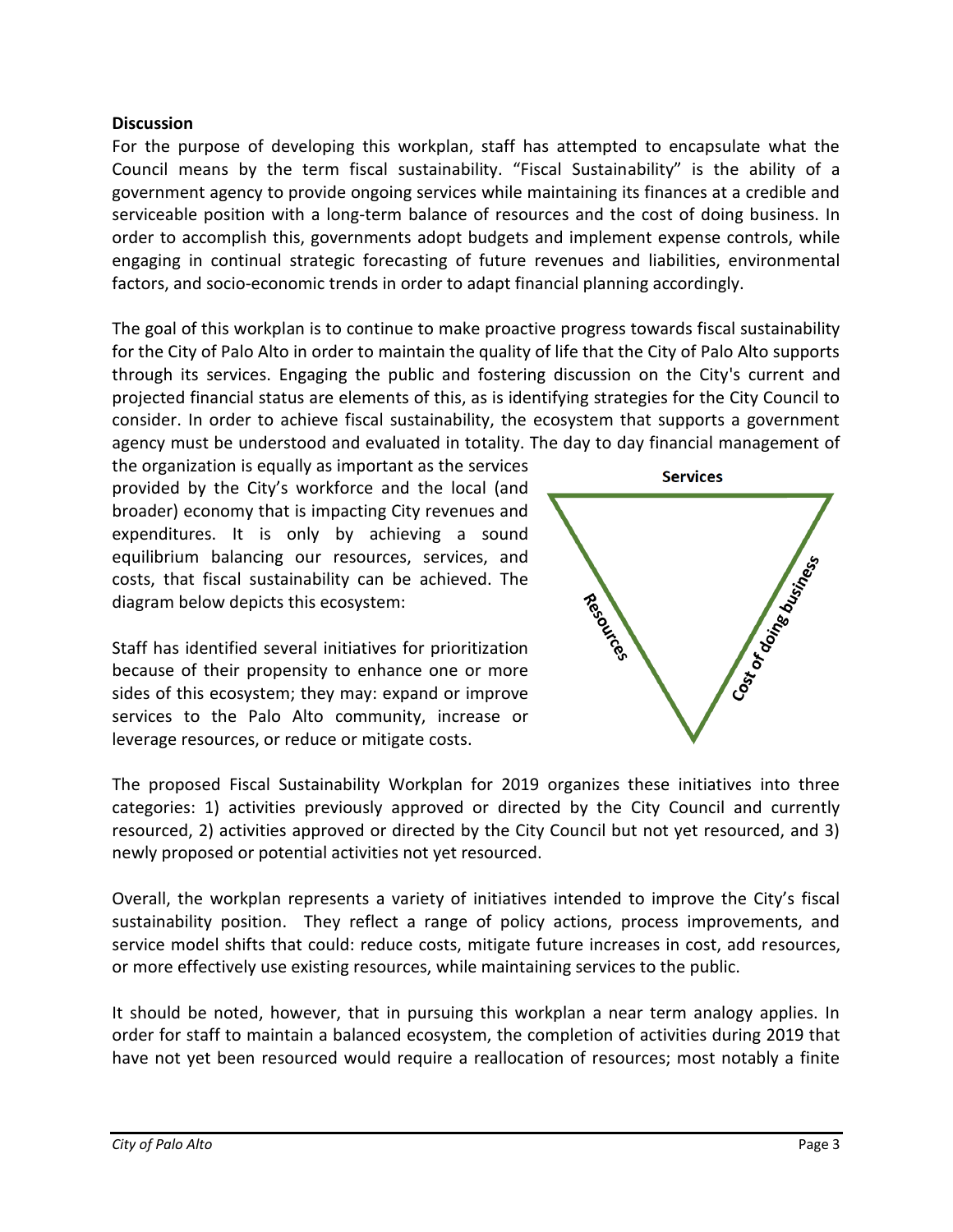resource, staff time. This is likely to result in a reduction of resources – and an associated reduction in service – to other programs, initiatives, and competing demands.

#### *DRAFT FISCAL SUSTAINABILITY WORKPLAN:*

*Previously approved or directed by the City Council and currently resourced:* these are fiscal sustainability initiatives or activities that are currently directed by the City Council and have funding or staffing resources identified for completion.

- A. Annual 5+ year financial planning through reports such as General Fund Long Range Financial Report (Nov/Dec); Utility Financial Forecast and Rate Proposal (March – May); and the FY 2020-2024 Capital Improvement Budget (May/June)
- B. Annual budget process resulting in balanced adopted operating and capital budgets
- C. Review and confirmation of funding for the City Council approved 2014 infrastructure plan
- D. Continued implementation of the Infrastructure Blue Ribbon Commission (IBRC) recommendations to catch-up and keep-up with infrastructure maintenance needs and additional operating and maintenance implications of new capital projects and facilities coming online
- E. Focused labor relations with represented and management employee groups closing contracts expeditiously and cost effectively
- F. Services Portfolio/Inventory (discussed below) including stakeholder engagement and education
- G. Targeted support for Downtown and California Ave. business districts

*Approved or directed by the City Council but not yet resourced:* these are fiscal sustainability initiatives or activities that are currently directed by the City Council, however, they do not yet have funding or staffing resources identified for completion.

- H. Pension policy
- I. Improvement of code enforcement, 311 system, and customer relationship management activities
- J. Parking management

*Newly proposed or potential activities proposed to be completed:* these are new activities staff recommends undertaking as part of this 2019 workplan.

- K. Draft a formal budget development policy to guide annual financial planning and allocation of resources
- L. Develop proposals to address recruitment and retention challenges
- M. Analysis of revenue generating options
- N. Develop a plan for a business tax proposal, including reform of the business registry through implementation of a business license program.